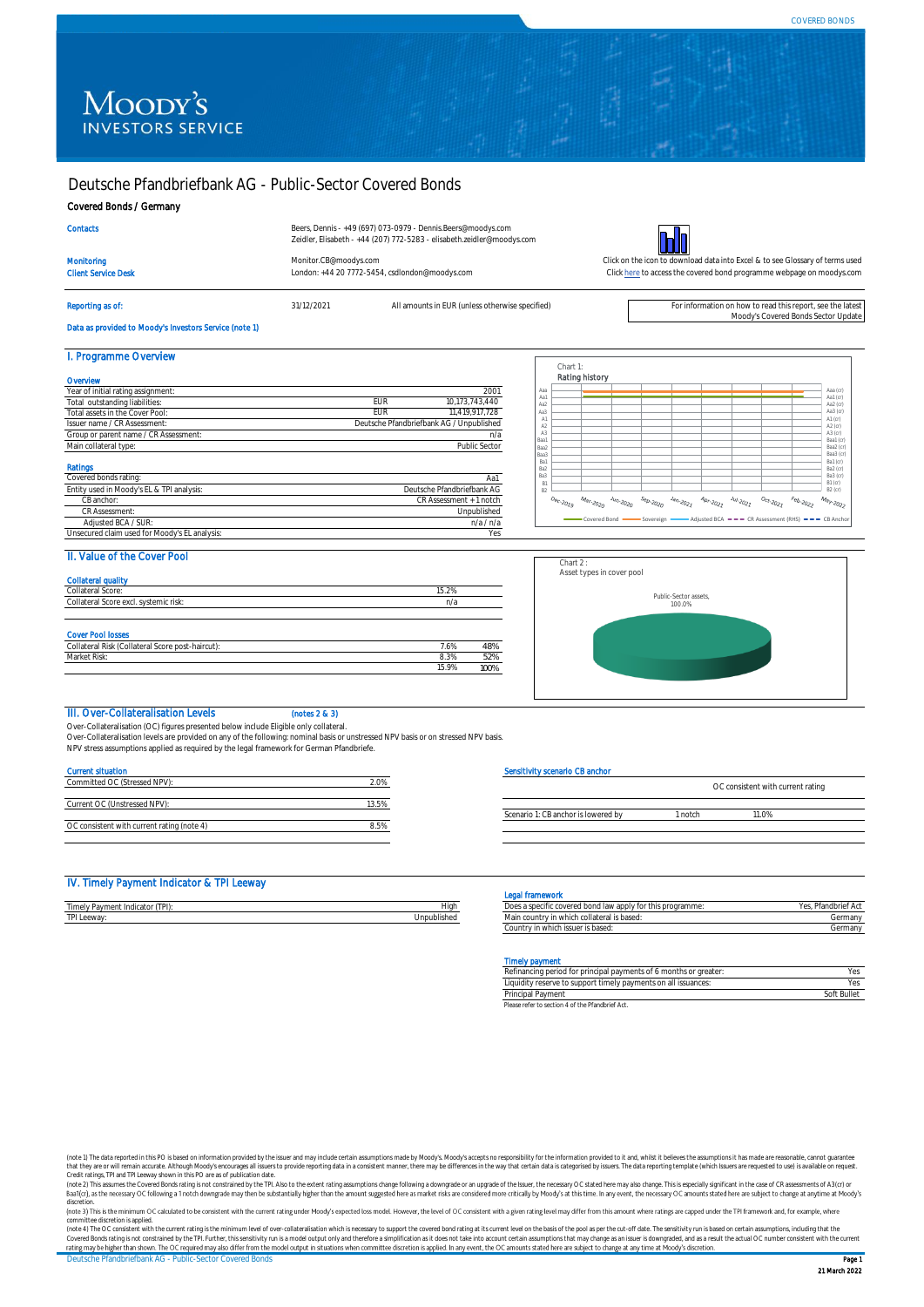V. Asset Liability Profile









#### VI. Performance Evolution





This publication does not announce a credit rating action. For any credit ratings referenced in this publication, please see the<br>ratings tab on the issuer/entity page on <u>www.moodys.com .</u><br>for the most updated credit rating action information and rating history.

(note 5) This assumes no prepayment.<br>(note 6) Based on principal flows only. Assumptions include no prepayments, principal collections limited to the portion of assets that make up the amount of the liabilities plus commit

Deutsche Pfandbriefbank AG - Public-Sector Covered Bonds Page 2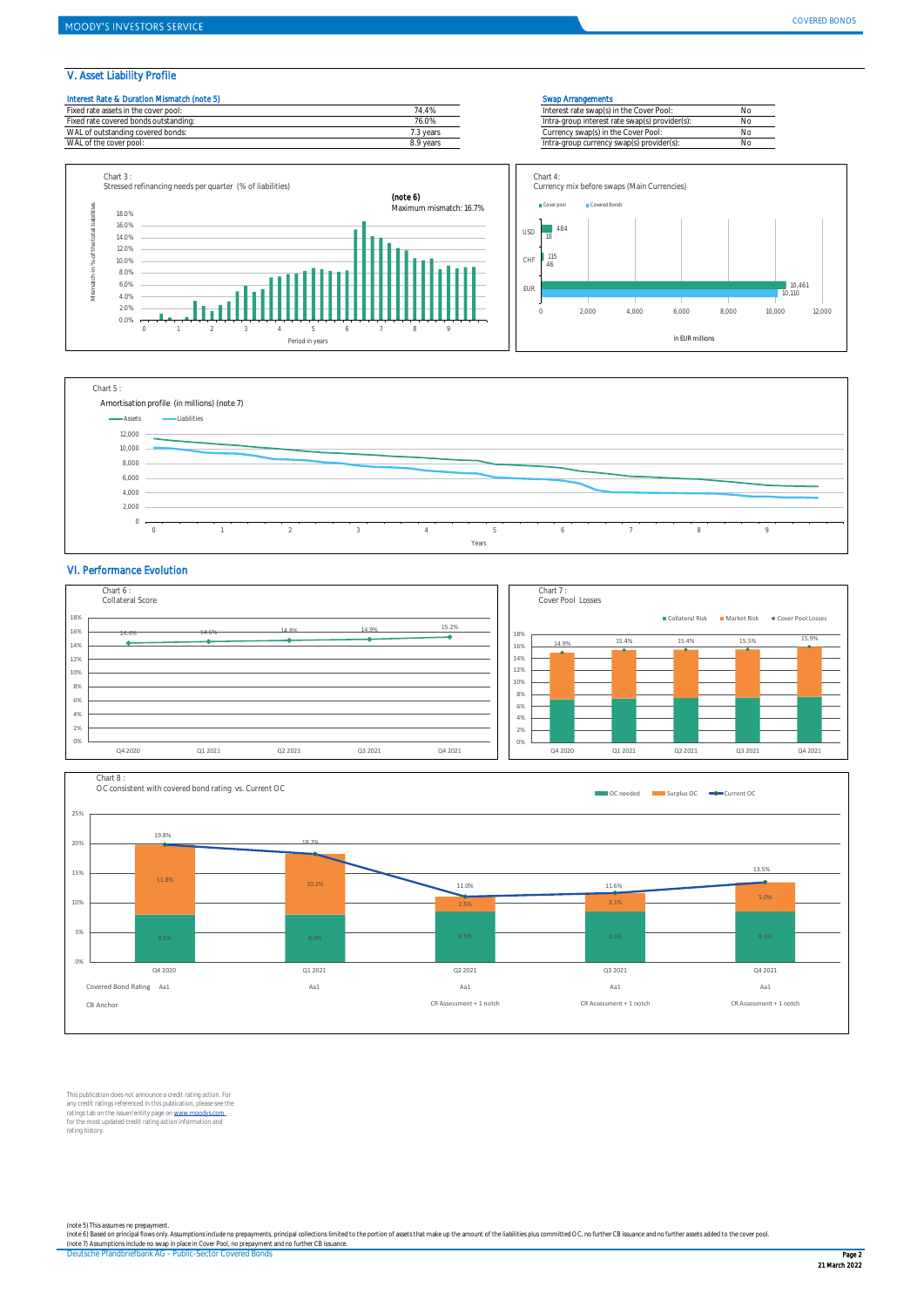### VII. Cover Pool Information - Public Sector Assets

| Overvlew                              |                | Specific Loan and Borrower characteristics     |
|---------------------------------------|----------------|------------------------------------------------|
| Asset type:                           | Public Sector  | Repo eligible loans / bonds:                   |
| Asset balance:                        | 11.419.917.728 | Percentage of fixed rate loans / bonds:        |
| WA remaining Term (in months):        | 138            | Percentage of bullet loans/ bonds:             |
| Number of borrowers:                  | 258            | Loans / bonds in non-domestic currency         |
| Number of loans / bonds:              | 523            | Performance                                    |
| Exposure to the 10 largest borrowers: | 50.7%          | Loans / bonds in arrears ( $\geq$ 2 months - < |
| Average exposure to borrowers:        | 44.263.247     | Loans / bonds in arrears (> 6months - <        |

| Specific Loan and Borrower characteristics                 |       |
|------------------------------------------------------------|-------|
| Repo eligible loans / bonds:                               | 81.2% |
| Percentage of fixed rate loans / bonds:                    | 74.4% |
| Percentage of bullet loans/ bonds:                         | 75.6% |
| Loans / bonds in non-domestic currency:                    | 8.4%  |
| Performance                                                |       |
| Loans / bonds in arrears ( $\geq$ 2months - < 6months):    | 0.0%  |
| Loans / bonds in arrears ( $\geq 6$ months - < 12 months): | 0.0%  |
| Loans / bonds in arrears $( \geq 12$ months):              | 0.0%  |
| Loans / bonds in a foreclosure procedure:                  | 0.0%  |
|                                                            |       |

Chart B: Percentage of public sector assets

Aa2, 23.3%

Aa3, 2.5% A3, 0.2%<br>A1, 2.1%

Chart D:

Public Sector Assets, 100.0%

Baa1, 2.8% Baa2, 4.2%

Pool distribution by country exposure rating

Aaa, 28

Baa3, 2.0%

 $-$  Aa1, 34.7%

|                                             | Austria | Germany | France | Other | Totals |
|---------------------------------------------|---------|---------|--------|-------|--------|
| Direct claim against supranational          | 0.0%    | 0.0%    | 0.0%   | 3.2%  | 3.2%   |
| Direct claim against sovereign              | 27.8%   | 1.7%    | 1.5%   | 0.0%  | 31.0%  |
| Loan with quarantee of sovereign            | 3.2%    | 0.0%    | 5.5%   | 6.7%  | 15.4%  |
| Direct claim against region/federal state   | 0.0%    | 16.5%   | 7.3%   | 4.4%  | 28.2%  |
| Loan with quarantee of region/federal state | 2.6%    | 4.5%    | 0.6%   | 1.7%  | 9.3%   |
| Direct claim against municipality           | 0.0%    | 0.4%    | 5.4%   | 2.2%  | 7.9%   |
| Loan with quarantee of municipality         | 0.5%    | 0.6%    | 1.2%   | 0.0%  | 2.4%   |
| Others                                      | 0.0%    | 0.0%    | 2.0%   | 0.6%  | 2.6%   |
|                                             | 34.1%   | 23.7%   | 23.4%  | 18.8% |        |





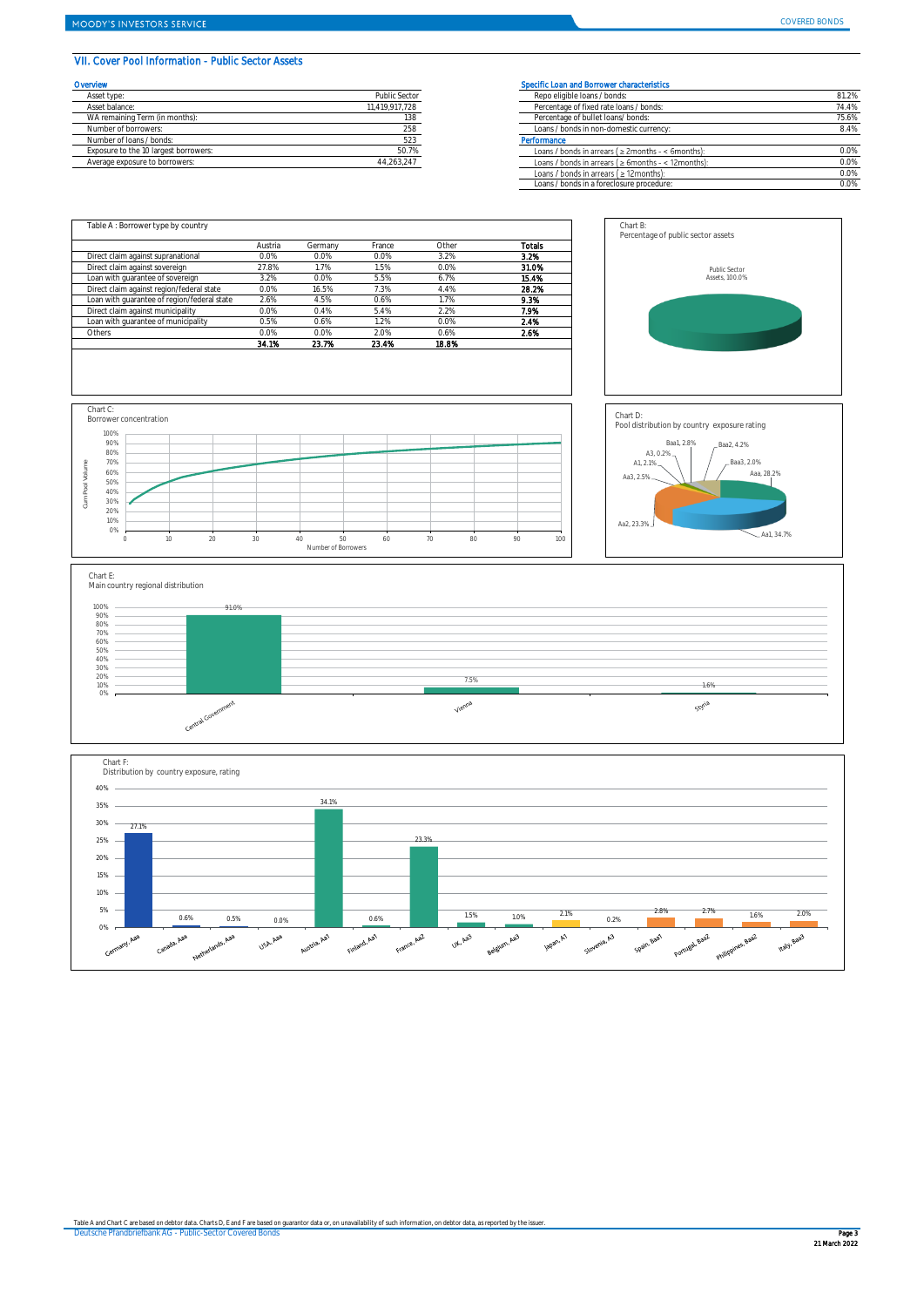### VIII. Liabilities Information: Largest 50 Issuances

| <b>ISIN</b>              | <b>Serles</b><br>Number | <b>Currency</b> | Outstanding<br>Amount    | <b>Issuance</b><br>Date | <b>Expected</b><br><b>Maturity</b> | <b>Extended</b><br><b>Maturity</b> | <b>Interest Rate</b><br><b>Type</b> | Coupon     | Principal<br>Payment       |
|--------------------------|-------------------------|-----------------|--------------------------|-------------------------|------------------------------------|------------------------------------|-------------------------------------|------------|----------------------------|
| DE000A13SWG1             | n/d                     | EUR             | 800.000.000              | 20/04/2016              | 20/04/2035                         | 20/04/2036                         | Fixed rate                          | 1.250%     | Soft Bullet                |
| DE000A1R06C5             | n/d                     | EUR             | 700.000.000              | 29/05/2013              | 29/05/2028                         | 29/05/2029                         | Fixed rate                          | 2.375%     | Soft Bullet                |
| DE000A3E5K24             | n/d                     | EUR             | 400.000.000              | 11/06/2021              | 21/12/2026                         | 21/12/2027                         | Floating rate                       | $+100$ bps | Soft Bullet                |
| DE000A3E5K32             | n/d                     | EUR             | 300.000.000              | 11/06/2021              | 20/03/2028                         | 20/03/2029                         | Floating rate                       | $+100$ bps | Soft Bullet                |
| DE000A254Z67             | n/d                     | <b>FUR</b>      | 250.000.000              | 18/06/2020              | 20/04/2023                         | 20/04/2024                         | Floating rate                       | $+1$ bps   | Soft Bullet                |
| DE000A254Z83             | n/d                     | EUR             | 250.000.000              | 18/06/2020              | 05/07/2022                         | 05/07/2023                         | Floating rate                       | $+1$ bps   | Soft Bullet                |
| 209052DW                 | n/d                     | EUR             | 200.000.000              | 21/01/2005              | 03/06/2024                         | 03/06/2025                         | Fixed rate                          | 4.055%     | Soft Bullet                |
| DE000A254Z75             | n/d                     | EUR             | 200.000.000              | 18/06/2020              | 21/08/2023                         | 21/08/2024                         | Floating rate                       | $+1$ bps   | Soft Bullet                |
| HI3651211                | n/d                     | EUR             | 150.000.000              | 11/12/2007              | 15/12/2025                         | 15/12/2026                         | Fixed rate                          | 4.750%     | Soft Bullet                |
| HI3652211                | n/d                     | EUR             | 150.000.000              | 11/12/2007              | 27/12/2024                         | 27/12/2025                         | Fixed rate                          | 4.740%     | Soft Bullet                |
| 258370DW                 | n/d                     | <b>FUR</b>      | 106,328,084              | 20/03/2006              | 20/03/2026                         | 20/03/2027                         | Fixed rate                          | 4.102%     | Soft Bullet                |
| 192566DW                 | n/d                     | EUR             | 100.000.000              | 29/07/2004              | 29/07/2033                         | 29/07/2034                         | Fixed rate                          | 5.000%     | Soft Bullet                |
| 195411DW                 | n/d                     | <b>EUR</b>      | 100.000.000              | 01/09/2004              | 01/09/2033                         | 01/09/2034                         | Fixed rate                          | 4.788%     | Soft Bullet                |
| 196932DW                 | n/d                     | EUR             | 100,000,000              | 17/09/2004              | 17/09/2030                         | 17/09/2031                         | Fixed rate                          | 4.765%     | Soft Bullet                |
| 197000DW                 | n/d                     | EUR             | 100.000.000              | 20/09/2004              | 20/09/2028                         | 20/09/2029                         | Fixed rate                          | 4.755%     | Soft Bullet                |
| DE000A12UA83             | n/d                     | EUR             | 100.000.000              | 23/01/2015              | 23/01/2025                         | 23/01/2026                         | Fixed rate                          | 0.721%     | Soft Bullet                |
| DE000A1A6LJ8             | n/d                     | EUR             | 100,000,000              | 15/10/2009              | 15/10/2024                         | 15/10/2025                         | Floating rate                       | $+47$ bps  | Soft Bullet                |
| DE000A254ZV6             | n/d                     | EUR             | 100,000,000              | 09/06/2020              | 08/03/2024                         | 08/03/2025                         | Floating rate                       | $+1$ bps   | Soft Bullet                |
| HG3495211                | n/d                     | EUR             | 100.000.000              | 26/04/2002              | 26/04/2022                         | 26/04/2023                         | Floating rate                       | $+0$ bps   | Soft Bullet                |
| HG3624211                | n/d                     | EUR             | 90.000.000               | 08/09/2003              | 08/09/2028                         | 08/09/2029                         | Fixed rate                          | 4.892%     | Soft Bullet                |
| 165981DW                 | n/d                     | EUR             | 85.000.000               | 12/08/2003              | 14/08/2023                         | 14/08/2024                         | Fixed rate                          | 4.770%     | Soft Bullet                |
| NP000010                 | n/d                     | EUR             | 80.000.000               | 15/12/2011              | 12/06/2028                         | 12/06/2029                         | Fixed rate                          | 3.455%     | Soft Bullet                |
| 302366DW                 | n/d                     | EUR             | 75.000.000               | 26/02/2007              | 26/02/2031                         | 26/02/2032                         | Fixed rate                          | 7.965%     | Soft Bullet                |
| 646316DW                 | n/d                     | <b>FUR</b>      | 75.000.000               | 04/10/2011              | 02/08/2030                         | 02/08/2031                         | Fixed rate                          | 3.403%     | Soft Bullet                |
| NP000001                 | n/d                     | EUR             | 65.000.000               | 14/10/2011              | 11/04/2033                         | 11/04/2034                         | Fixed rate                          | 3.702%     | Soft Bullet                |
| 1144862DW                | n/d                     | EUR             | 50.000.000               | 25/06/2021              | 15/09/2031                         | 15/09/2032                         | Fixed rate                          | 4.259%     | Soft Bullet                |
| 131022DW                 | n/d                     | EUR             | 50.000.000               | 12/11/2001              | 17/06/2030                         | 17/06/2031                         | Floating rate                       | $+0$ bps   | Soft Bullet                |
| 166290DW                 | n/d                     | EUR             | 50.000.000               | 15/08/2003              | 15/08/2025                         | 15/08/2026                         |                                     | 4.767%     | Soft Bullet                |
| 166292DW                 | n/d                     | <b>EUR</b>      |                          |                         |                                    | 15/08/2029                         | Fixed rate                          | 4.797%     | Soft Bullet                |
| 202358DW                 | n/d                     | <b>FUR</b>      | 50,000,000<br>50.000.000 | 15/08/2003              | 15/08/2028                         | 16/11/2023                         | Fixed rate<br>Fixed rate            | 4.376%     | Soft Bullet                |
| 214743DW                 | n/d                     | EUR             | 50.000.000               | 16/11/2004              | 16/11/2022                         |                                    |                                     |            |                            |
| 216591DW                 | n/d                     | EUR             |                          | 14/03/2005              | 14/03/2028                         | 14/03/2029                         | Fixed rate                          | 4.250%     | Soft Bullet                |
| 229218DW                 | n/d                     | EUR             | 50.000.000<br>50.000.000 | 30/03/2005              | 30/03/2033                         | 30/03/2034                         | Fixed rate                          | 4.283%     | Soft Bullet                |
| 297885DW                 | n/d                     |                 |                          | 15/07/2005              | 15/07/2025                         | 15/07/2026                         | Fixed rate                          | 3.818%     | Soft Bullet                |
|                          | n/d                     | EUR             | 50.000.000               | 19/01/2007              | 19/01/2022                         | 19/01/2023                         | Fixed rate                          | 5.030%     | Soft Bullet                |
| DE000A1X2558<br>328687DW | n/d                     | EUR<br>EUR      | 50.000.000               | 20/08/2013              | 20/08/2024                         | 20/08/2025                         | Fixed rate                          | 2.375%     | Soft Bullet<br>Soft Bullet |
| 331848DW                 | n/d                     |                 | 50.000.000               | 13/08/2007              | 12/08/2022                         | 12/08/2023                         | Fixed rate                          | 4.013%     |                            |
| 689070DW                 | n/d                     | EUR             | 50.000.000               | 28/09/2007              | 28/09/2035                         | 28/09/2036                         | Fixed rate                          | 4.700%     | Soft Bullet                |
|                          |                         | EUR             | 50.000.000               | 04/08/2011              | 30/03/2035                         | 30/03/2036                         | Fixed rate                          | 4.295%     | Soft Bullet                |
| 919088DW                 | n/d                     | EUR             | 50.000.000               | 27/08/2013              | 22/03/2035                         | 22/03/2036                         | Fixed rate                          | 4.310%     | Soft Bullet                |
| 935340DW                 | n/d                     | EUR             | 50.000.000               | 17/03/2014              | 30/03/2035                         | 30/03/2036                         | Fixed rate                          | 4.295%     | Soft Bullet                |
| HG9902473211             | n/d                     | EUR             | 50.000.000               | 28/12/2005              | 28/12/2026                         | 28/12/2027                         | Fixed rate                          | 3.790%     | Soft Bullet                |
| HG9902600211             | n/d                     | EUR             | 50.000.000               | 23/01/2006              | 23/01/2032                         | 23/01/2033                         | Fixed rate                          | 3.790%     | Soft Bullet                |
| HG9902619211             | n/d                     | <b>FUR</b>      | 50.000.000               | 23/01/2006              | 24/01/2033                         | 24/01/2034                         | Fixed rate                          | 3.790%     | Soft Bullet                |
| HG9902627211             | n/d                     | EUR             | 50.000.000               | 24/01/2006              | 24/01/2033                         | 24/01/2034                         | Fixed rate                          | 3.790%     | Soft Bullet                |
| HG9902643211             | n/d                     | EUR             | 50.000.000               | 25/01/2006              | 26/01/2032                         | 26/01/2033                         | Fixed rate                          | 3.800%     | Soft Bullet                |
| HG9902678211             | n/d                     | EUR             | 50.000.000               | 25/01/2006              | 25/01/2033                         | 25/01/2034                         | Fixed rate                          | 3.805%     | Soft Bullet                |
| HG9902686211             | n/d                     | <b>EUR</b>      | 50.000.000               | 25/01/2006              | 26/01/2032                         | 26/01/2033                         | Fixed rate                          | 3.805%     | Soft Bullet                |
| HG9902694211             | n/d                     | EUR             | 50.000.000               | 26/01/2006              | 26/01/2033                         | 26/01/2034                         | Fixed rate                          | 3.805%     | Soft Bullet                |
| HG9902708211             | n/d                     | <b>FUR</b>      | 50.000.000               | 01/02/2006              | 27/01/2034                         | 27/01/2035                         | Fixed rate                          | 3.840%     | Soft Bullet                |
| HG9902775211             | n/d                     | EUR             | 50.000.000               | 31/01/2006              | $\overline{01}/02/2033$            | 01/02/2034                         | Fixed rate                          | 3.960%     | Soft Bullet                |